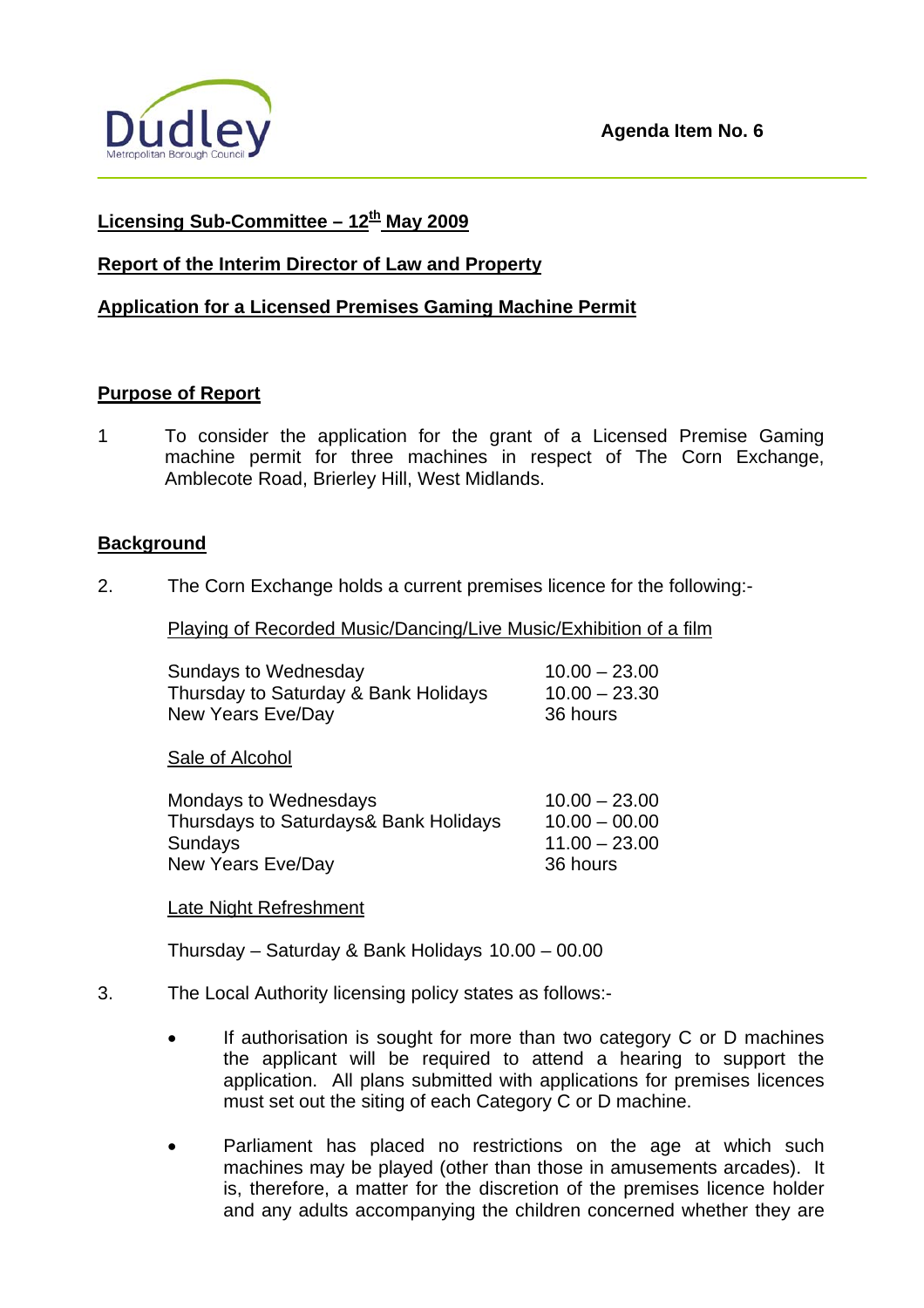entitled to play such machines. In the case of premises used exclusively or primarily for the consumption of alcohol, all children under the age of 16 will only be permitted entry to the premises if accompanied by adults. All such machines must be sited in accordance with the Gaming Act, further advice will be given on receipt of application.

- There is unlikely to be the need for a hearing where the application is for renewal of the existing permit for more than two machines or where the application is for the grant of a Licensed Premises Gaming Machine Permit at premises which already have an existing permit for more than two machines, and where that number is not increased.
- 4. On the 12<sup>th</sup> February 2009, an application was received from Gamestec in respect of the Corn Exchange for the grant of Licensed Premises Gaming Machine Permit for three machines. A copy of that application is attached to this report, as Appendix 1.
- 5. The current licence holder of the premises licence is Spirit Group Ltd and the current designated premises supervisor is Mr. B.J. Wilson. The premises currently has a notification, which entitles them to have up to 2 machines.
- 6. This application falls within the Council's recent responsibility for liquor licensing which has a direct link to the Council's key corporate priority that safety matters.

## **Finance**

7. There are no financial implications.

### **Law**

- 8. Pursuant to schedule 13, section 283 of the Gaming Act 2005 the Council can grant a licensed premises gaming machine permits.
- 9. Pursuant to schedule 13, section 283 4 (2) on considering an application for a permit the Licensing Authority shall:-
	- (a) grant an application
	- (b) refuse the application, or
	- (c) grant it in respect of:-
	- (i) a smaller number of machines than that specified in the application
	- (ii) a different category of machines from that specified in the application, or
		- (iii) both
- 10. Pursuant to schedule 13, section 283 5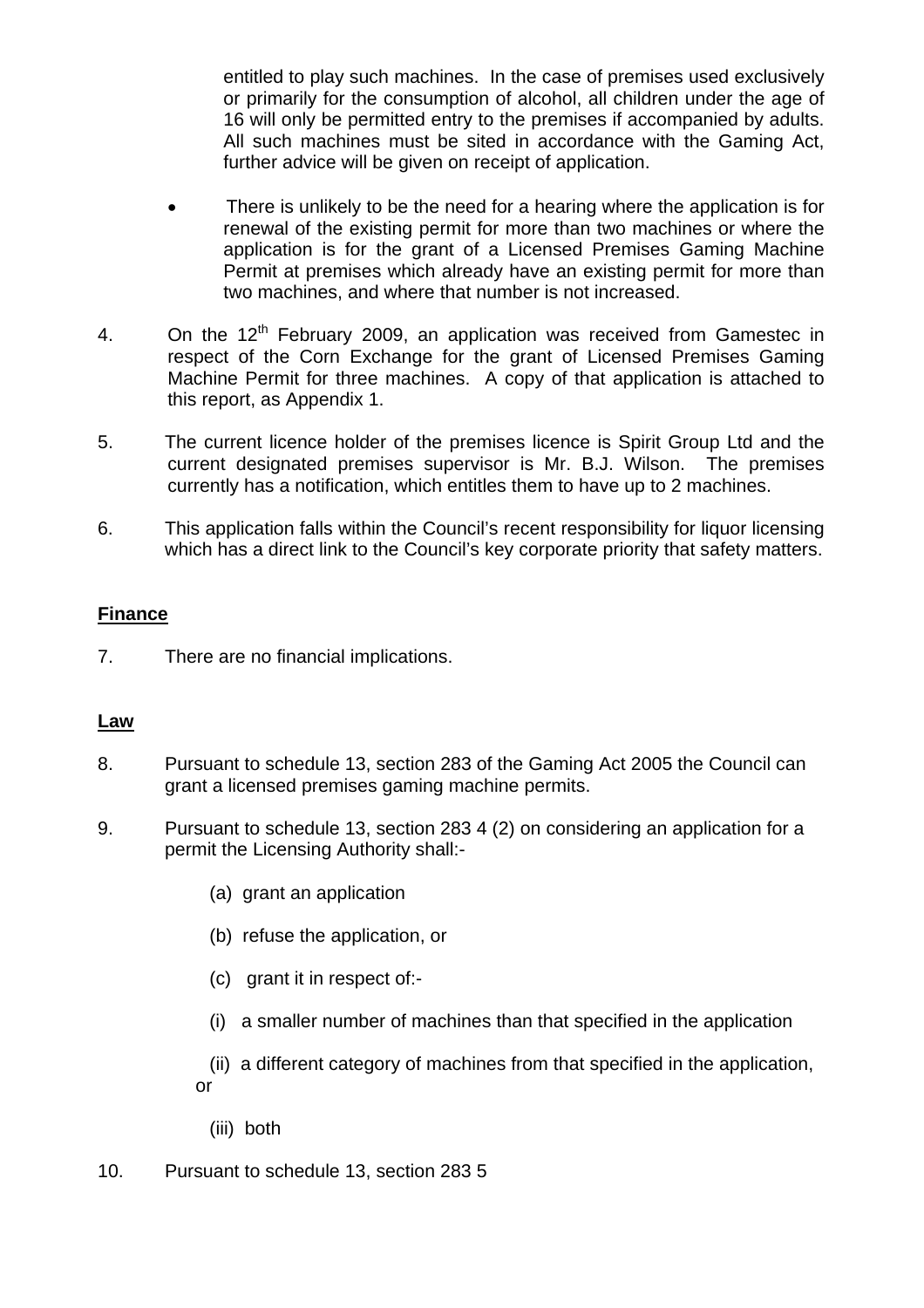(1) A Licensing Authority may not attach conditions to a permit

(2) As soon as is reasonably practicable after granting an application a Licensing Authority shall issue a permit to the applicant.

- 11. Pursuant to schedule 13, section 283 5(3) as soon as it reasonably practicable after refusing an application a Licensing Authority shall notify the applicant of:-
	- (a) the refusal, and
	- (b) the reasons for it
- 12. In pursuance of schedule 13, section 283 6 (2) a Licensing Authority may not refuse an application, or grant an application in respect of a different category or smaller number of gaming than that specified in the application, unless they have
	- (a) notified the applicant of their intention to refuse or grant the application in respect of
	- (i) a smaller number of machines than that specified in the application
	- (ii) a different category of machines than that specified in the application or
	- (iii) both, and
	- (b) given the applicant an opportunity to make representations
- 13. In pursuance of schedule 13 section 283 6 (3) a Licensing Authority can satisfy the opportunity to make representations by giving the applicant an opportunity to make:-
	- (a) oral representations
	- (b) written representations, or
	- (c) both
- 14. In pursuance of schedule 13 section 283 21 (1) the applicant for a holder of a permit may appeal to the Magistrates Court if the Licensing Authority:-
	- (a) reject an application for a permit

(b) grant an application for a permit in respect of a smaller number of machines than that specified in the application or a different category of machines from that specified in the application.

### **Equality Impact**

- 15. This report complies with the Council's policy on equal opportunities.
- 16. The licensing of premises and individuals will impact on children and young people through their attendance at licensed premises.